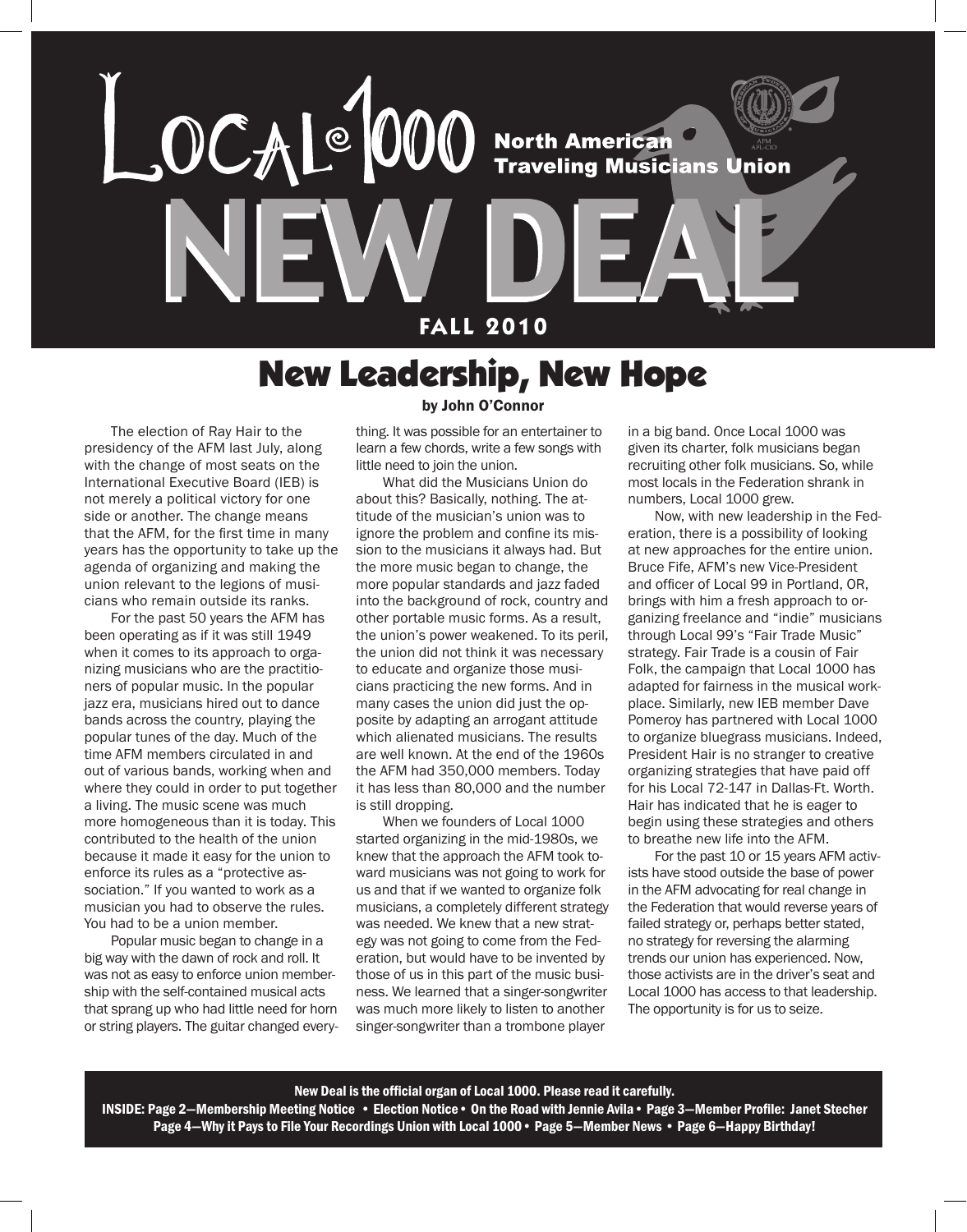# $LocA1000$

The Fall Membership Meeting of Local 1000 will take place at 4:30 pm on Saturday, November 13 at the Hudson Valley Resort and Spa in Kerhonkson, NY. You must be a member in good standing (membership paid up to date) to attend.

The Executive Board Meeting will convene in New York City on Thursday, November 11 at 11 am at Local 802 Headquarters, 322 West 48th Street. Call the office for more information.

Nominations are now open for the office of Secretary-Treasurer and Vice-President. Those members wanting to nominate someone or themselves may do so by submitting the nomination to the Secretary Treasurer by mail or email by 5 pm November 12 or by submitting the name into nomination from the floor at the Fall Membership meeting.

Local 1000 on Facebook http://www.facebook.com/pages/ AFM-Local-1000/144321148933284?ref=ts

Local 1000 on myspace.com http://www.myspace.com/afmtravelingmusicians

### 212-843-8726

LOCAL 1000 OFFICERS: President: John McCutcheon 404-296-5943 • president@local1000.com Secretary-Treasurer: John O'Connor 212-843-8726 • Local1000@igc.org Vice President/At-Large Board Member: Tret Fure 608-469-4007 • TFWOLF@aol.com Canadian Vice President: Ken Whiteley 416-533-9988 • mrwhale@interlog.com Midwestern Board Member: SANDY ANDINA 773-973-3130 • sandina@aol.com Western US Board Member: STEVE EULBERG 970-222-8358 • seulberg@steveeulberg.com Eastern US Board Member: DEBRA COWAN 508-662-9746 • dcowan@debracowan.com

• New Deal Editor: John O'Connor

- On the Road Editor: Sue Trainor
- Member News Editor: Joe Jencks

NEW DEAL is the official organ of the North American Traveling Musicians Union, Local 1000, AFM

# *On the Road...* **by Jennie Avilla**<br>**by Jennie Avila**

The Special 150<sup>th</sup> Anniversary Edition of Civil War Songs by Jennie Avila

*Sponsored by The Hagerstown-Washington County Convention and Visitors Bureau • www.JennieAvila.com*

In the winter of 2004 I had a sudden inspiration to write a battlefield tale in which a wounded soldier watched his fellow troupes march away, leaving him for dead. The twist would be that the abandoned soldier was actually the only survivor as he watched the spirits of the fallen troops leave the field. The inspiration came unbidden with no personal reference nor historical context to any particular war. I mentally filed the idea under "cool songs I will probably never write."

However, in the spring of 2004, I was flooded out of my Pennsylvania home and moved in with my fiancé, Stephen Wright, in Hagerstown, MD. He introduced me to an area rich in Civil War history and artifacts.



My first visit to the Antietam Battlefield in nearby Sharpsburg captured my imagination (23,000 wounded, missing or dead in one day). My mental file about a wounded soldier and ghosts found fertile ground. After sifting through reference books and Civil War soldier's letters I wrote a song I hoped would ring true to the era. A year later, with no other intention than to test the historical quality of my writing, I brought a home recording of "Warrior Spirit and The Keeper of the Bones" when I first visited the Boons borough Museum of History, near the Antietam Battlefield. The museum's owner, Doug Bast, promised to listen to the song as soon as possible. Later that evening he called to congratulate me. The song was true to the era, and there were exhibits at the museum that might inspire more music. He told me about a baby's curl, tied with a pink ribbon that was given to a Union soldier by a dying Confederate soldier who pleaded, "Take good care of this!" "That sounds like a song!" I gasped. "I was hoping you would say that!" Mr. Bast responded. (The song, "Mary Vance's Scrapbook", will be featured on my second Civil War CD.)

 And so a creative research partnership was formed. Three songs later, Mr. Bast set up a meeting with Tom Riford, CEO of The Washington County Convention and Visitors Bureau (CVB). I introduced the songs as the beginning of a project that needed patronage. Mr. Riford recognized the unique perspective that my songs would bring to the local historical record of the Civil War in Maryland. He encouraged my research in the Hagerstown area, and directed the CVB's sponsorship of the recording of the songs on a CD we titled, "The Special 150<sup>th</sup> Anniversary Edition of Civil War Stories in Song".

My mission is to keep true stories alive by retelling Civil War tales in an intimate narrative, often writing and singing in the first person voice of a historical figure. I am more

*continued on page 4*

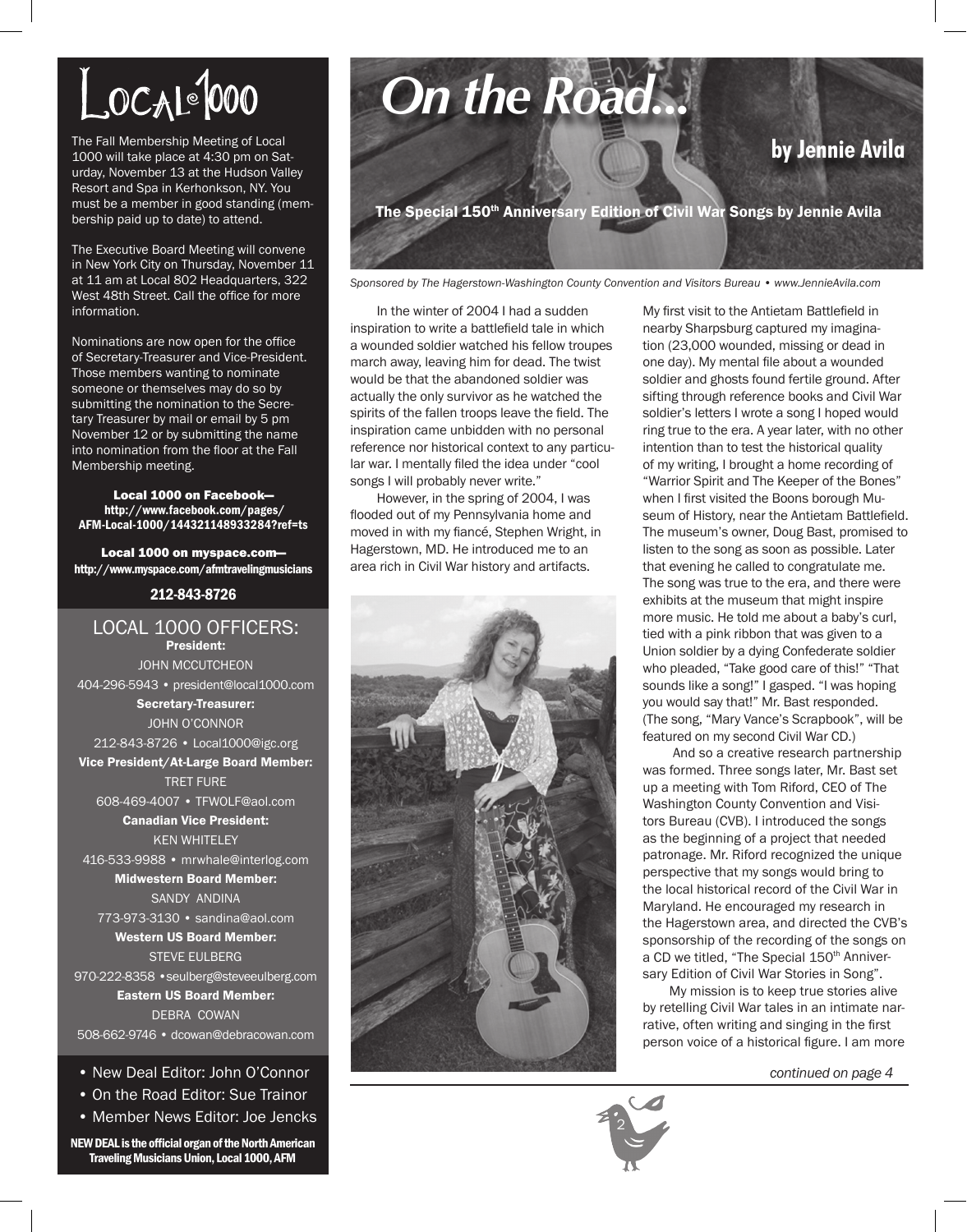### Member Profile: Janet Stecher Bridging Cultures and Ideas

Janet Stecher has been a stalwart member of Local 1000 since our very inception as a union. She has a musical career that spans decades, continents, and ideologies. Along the way, she has been a friend and mentor to many musicians, organizers and activists, and she continues to be a bridge between generations and cultures. I was delighted to have the chance to catch up with her recently in Seattle and to learn more about her musical and civic life.

Some of you may know Janet from her work with fellow Local 1000 member Susan Lewis. They started singing together in the mid 1970's in New York. And now spanning four decades, Janet and Susan have sung together in numerous groups and configurations including The Belles of Hoboken (with Marcie Boyd), Shays' Rebellion (with John O'Connor and Tim Hall) and most recently as a duo in Rebel Voices. Throughout all of her performing work, Janet has consistently brought certain talents to bear. She adores harmony singing, she loves historic songs, especially those from social movements, and she is a remarkable organizer. She might not call herself an organizer, but she is. Wherever

she applies her considerable talents, things happen. Good things! Janet grew up in a very musical family, and she says that from an early age she was encouraged to, "sing in the car, on the beach, anywhere and everywhere, to use my innate talents and creativity." She says there was little or no formal training, but it was just natural to sing and to want to apply that gift in meaningful ways.

Early in Janet's professional life, she worked for the YMCA International, coordinating foreign exchange programs. She sent musicians and cultural envoys all over the world, and traveled extensively herself. In her 20's she took a deep interest in Balkan, Indian, and Cajun singing styles. She has spoken half-a-dozen different languages over the years, and brought great compassion and awareness into the world through her cultural work. During the Cold War she managed a program for the YMCA that sent artists and musicians into the Soviet Union. She said, "It is important to get to know people. We learned and sang foreign songs for U.S. students, and we sang U.S. songs in other countries. The whole ideology was that it is harder to kill people if you know them [and their songs]." Janet continued, "Years of travel coordinating international exchange programs, led me to a deep appreciation of other cultures and an understanding of how our own country's foreign and domestic policies impact the lives of most of the world. I feel that along with the resulting privilege comes the responsibility to do something about the imbalances we've created in world."

by Joe Jencks



It was through this work that Janet met Susan Lewis. Janet was responsible for sending Susan to work at a children's camp in Siberia. And upon Susan's return they began to get to know each other better. One day they were sitting in a car in the Village (NYC), and a Joni Mitchell song came on the radio. They both spontaneously began harmonizing with the song… and the rest, as they say, is history. A musical partnership that would define them both was born.

In the early 1980s, Janet and Susan both moved to Seattle where they met one of Local 1000's co-founders, John O'Connor. And while they were always concerned with matters of social justice and societal transformation, it was in fact John O'Connor that introduced them to the idea that music of the labor movement was a living tradition. And that labor music tradition has now become one of the styles that people most associate with the name Janet Stecher.

For more than a decade now Janet has been the artistic director and conductor of the Seattle Labor Chorus. Her leadership has been pivotal in maintaining the organization, but she is quick to point out that it is

a group effort. And one would expect nothing less from a labor choir!

The chorus was initially assembled in the spring of 1997. The Northwest Folklife Festival in Seattle was looking for a theme, and some labor activists in the Seattle area (Bob Barnes, Scott Reed, and Lou Truskoff, among others) convinced the festival leadership to make 1997 the year of Labor at Northwest Folklife. When the festival agreed, they began to contact labor and social conscience singers from all over the country including Pete Seeger, Laurel Blaydes, John O'Connor, Anne Feeney, Jon Fromer, Linda Allen and others. Pete asked if they could assemble a chorus to sing with him. And they said yes (not knowing how in the world they were going to pull it off!). After countless miracles big and small, a 100-person choir was assembled, and Geoffrey Fairweather (then director of the NYC Labor Chorus) was signed on to be the special guest conductor. But Geoffrey needed someone to rehearse the choir leading up to the festival. And Janet Stecher got the call. Initially she was hesitant, not having a background in conducting. But her sense of artistry, harmony and ensemble singing, her dogged determination, and her leadership skills were just what the choir needed to pull off their amazing debut performance. Now in their 14<sup>th</sup> year under Janet's leadership, the Seattle Labor Chorus shines as one of the finest of its kind.

Janet reflects that the choice to put so much energy into the chorus has been at times to the detriment of her performing career.



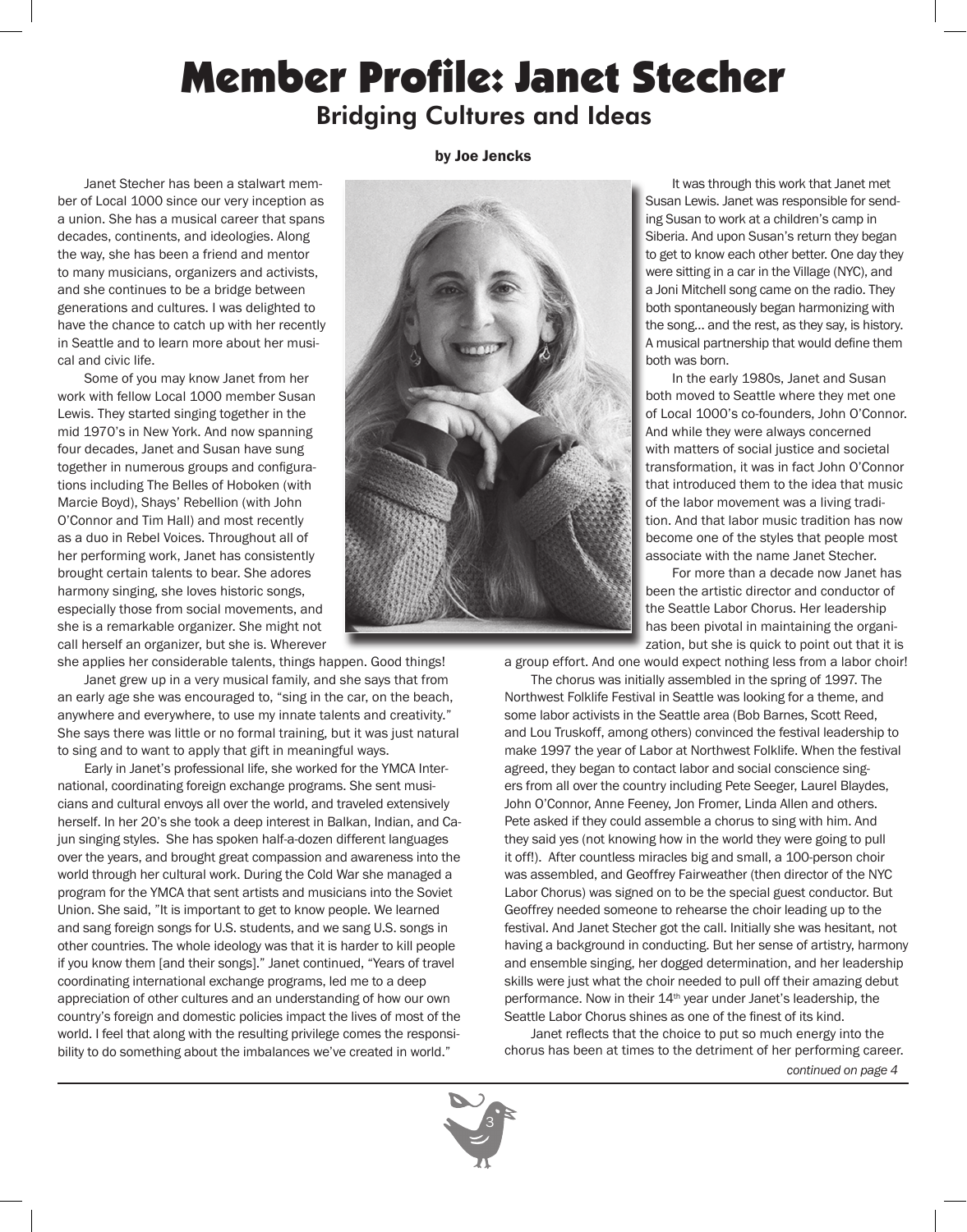## Why It Pays to File Your Recordings Union with Local 1000.

Like every Union contract, recording contracts provide for a minimum basic scale wage, guarantee a pension contribution for all participants, and offer the assurance of Union intervention should there be a dispute regarding the terms of the agreement. Now, most Local 1000 members are producing their own recordings, so the matter of grievance vs. a record company is probably not an issue. But providing a guideline for payment and the ability to pump up one's pension are both helpful and profitable. Filing Union also means receiving a "royalty" from the Special Payments Fund every August. This is based on the total figure of all recording contracts filed industry-wide and is a nice little bonus you can expect when the summer financial doldrums are the deepest. This year, for instance, I received what amounted to about 30% of what I was already paid for recording in the previous year…a 30% raise!

Filing Union also means that your recording is protected by the New Use clause, meaning that if a song on your recording is picked up for use in another medium (film, television, commercials, etc.) the user is obligated to pay a new scale wage to everyone involved in that recorded piece. Again, another raise.

### OK, What'll It Cost?

If your entire recording budget is less than \$40,000 you qualify for Tier 2 of the Low Budget scale. This scale is \$153/musician for a 3-hour session, roughly \$50/hour. Every session has to have a "leader," who would get double scale. Remember, like all Union scales, this is a minimum wage. Nothing prevents you from paying or receiving more.

Add 11.44% of scale for Pension and that's it.

Musicians on the contract are assessed work dues of 3-1/2% of their scale wages.

Call the union and find out how to get started!

*Note: A lengthier version of this article that goes into more depth appears on our website.*

### On the Road: Jennie Avila

*continued from page 2*

interested in individual feelings and experiences than glorifying infamous victories and defeats. As a consequence, true Civil War stories are coming out of the woodwork, attics, and archives. The project is having a interweaving effect on a community of historians, farmers , park service personnel, churches, descendent families, cemetery and museum keepers, librarians and Civil War buffs. I have made a fascinating collection of new friends who more often than not will hear about a story or artifact that has been their neighbor for a century and a half, and say, "I didn't know that!"

Through our public library, the project has blossomed into a NEA grant entitled "Picturing America" that teaches history through art and music. Also, I am designing a Civil War Music exhibit with the president and board of directors of the Discovery Station in Hagerstown, MD. It features original topical songs by myself and 5 other historical musicians.

Before the creation of the Civil War song project, I had only a surface interest in history. (I have difficulty remembering names, but singing the names is a great learning device!) Now every book is a treasure map revealing colloquial references and obscure stories. It is refreshing to write beyond my personal experience, yet through my personal vision. From the vast resources already penned about the war, I have set my song criteria to include mostly local stories that I can get my hands on and my heart around. North and South are represented. I research the subject exhaustively and write the truth from a perspective that will allow me to sing the songs hundreds of times without poisoning my spirit. For example: Mr. Bast has requested a song about his exhibited slave punishment collar (a medieval looking torture device that features iron thorns). I could write from the perspective of a callous slaveholder. Instead, the verses describe the painful affects of the punishing collar ("He can't rest his head on an iron thorn, Feels like he's punished for just being born"). The chorus is redeeming ("Unlock the rose and set him free!")

By following my inspiration, a battlefield ghost story, and by including my community, I have requested and received enthusiasm, connections, guidance, funding and friendship. The possibilities are endless. From one nebulous ghost story a new path has sprung. "Historical Songstress" is added to my songwriting repertoire.

### Member Profile: Janet Stecher *continued from page 3*

In particular her work with singing partner Susan Lewis often took a back seat to the chorus. But she is deeply grateful for the opportunities that the choir has provided for her to develop her musical leadership, apply that leadership in meaningful ways, and to continue keeping the cultural side of the labor movement alive in the Northwest.

On the personal side Janet says, "Singing with Susan Lewis is my most favorite musical experience. The unique harmony styles that have emerged from our partnership have influenced other artists and the chorus. And it remains my artistic and musical center. I love singing with many people, but Susan most of all." And in that partnership, they have become the voice of the movement for many older activists and organizers. Janet says it is always a sad and sacred honor when she and Susan are asked to sing for memorial services. But having the opportunity to honor the history of the movement, and the people from the 20s and beyond who built the modern movements is also a rich gift. And next to singing with Susan, there is little that matters more to Janet than carrying that cultural history forward for new generations. May she continue to do so for a long, long time!

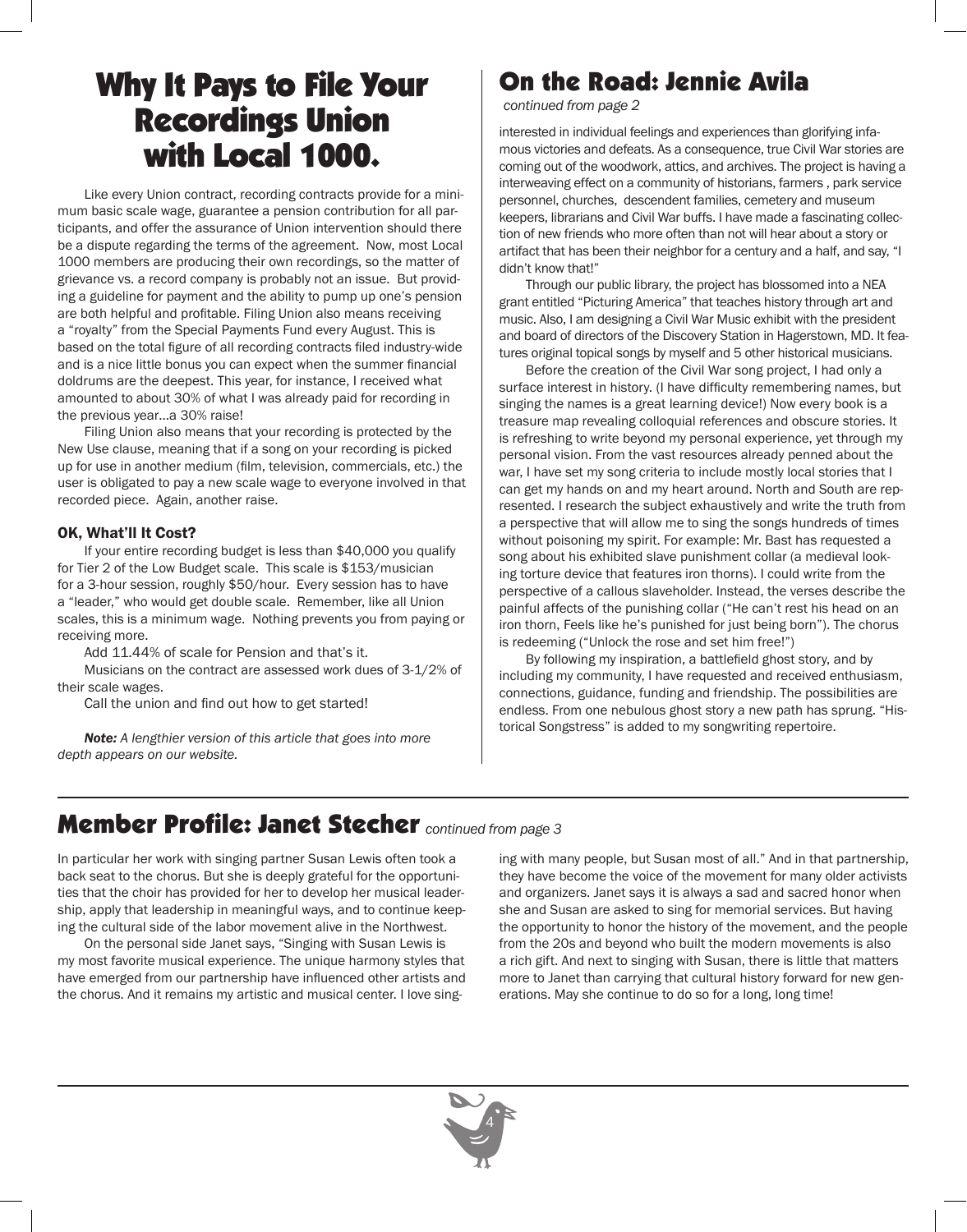# MEMBER NEWS

Do you want to announce New Releases, Projects, Events, Births, Deaths, Marriages etc.? Send information to Joe Jencks via joejencks@hotmail.com. Please specify in the title that the message pertains to: Local 1000 Member News. Please limit descriptions to 100 words or less. Thanks.

### New Releases...

Ian Robb - Finest Kind - CD, For Honour & For Gain - On Finest Kind's fifth CD, Ian, Ann, and Shelley show what nearly two decades of singing together sounds like. They deliver yet again their signature harmonies and innovative arrangements, with a vast expanse of repertoire including: old ballads and country classics, fun parodies, songs of protest and heartbreak, and a cool new Christmas carol. The CD is half a capella and half accompanied, with instrumental guests including: Michael Ball, Jody Benjamin, Jeff McClintock, Brian Sanderson, and James Stephens. Produced by James Stephens. For more information visit, www.ianrobb.com.

### In Performance...

Scott Ainslie performed recently with Branford Marsalis in the concert: Branford Marsalis & Friends: A Benefit for the North Carolina Symphony. The evening raised more than \$140,000. Ainslie, Marsalis and composer Joey Calderazzo (all with deep connections to Louisiana) played Ainslie's *It's Gonna Rain*, a song about lost love in New Orleans and south Louisiana that morphed into a requiem for the city after Katrina. Ainslie says, "The poignancy of the song has been amplified by the oil spilling into the Gulf of Mexico following the BP Deepwater Horizon explosion and fire." At the end of the evening, Ainslie led all the musicians in an encore of Stephen Foster's *Hard Times, Come Again No More*. For more information, visit www.scottainslie.com.

### In Solidarity...

Local 1000 sister **Anne Feeney** received some hard news in August. On August 3rd, while on tour in Sweden, a lung specialist advised her that she had an 11 cm tumor on her lung that was stressing both her heart and lungs in dangerous ways. In order to be closer to her children, her new grandchild, and her lifelong network of friends in Pittsburgh, she has returned to the U.S. for treatment. Even the best-case scenario involves a protracted recovery period and at least six months out of work.

Anne says, "I'm pretty sure it will be difficult for me to talk on the phone for a while. But I would love it if you'd post get well wishes, stories & jokes for me on my guestbook, http://annefeeney.com/guestbook.html. It's a moderated guestbook, so what you write won't appear on the guestbook until I read it and approve it. Otherwise I'm pretty sure the guestbook would be nothing but ads for Viagra and such!"

This treatment has wiped out most of Anne's meager folksinger's savings. She has had to cancel dozens of engagements and has incurred a lot of unexpected travel expenses. Although most of her medical bills will be covered after the \$6,000 in deductibles and co-pay, it seems unlikely that she will be able to return to her usually hectic tour schedule for many months.

If you want to help out, Anne says, "I'm hoping to find 1000 folks who'll pony up \$50. I really don't want any larger donations. But if \$50 is hard for you to come by, PLEASE don't think about sending me a cent. I know I have enough dear friends who are doing okay that those of you who are struggling shouldn't spend a second worrying about my finances."

Checks can be sent to: Anne Feeney, 2240 Milligan Ave., Pittsburgh, PA 15218. Donations can also be made via Paypal to getwellann@annefeeney.com.

Anne's friend Jan Boyd has set up a Caring Bridge page for those of you who want regular medical updates on Anne's condition. The URL is www.caringbridge. org/visit/annefeeney. (You have to log in to the site to keep spam robots from posting stupid messages.) www.annefeeney.com.

### Other News...

Local 1000 members at Winfield: Kelly Mulhollan and Donna Stjerna (Still On The Hill) hosted the Newsongs contest at the Walnut Valley Festival in Winfield, Kansas. Steve **Eulberg** appeared in the showcase with his song "Sunday Afternoon Can't Come My Way Too Soon." John McCutcheon also performed his 29th year at the festival.

Members Sue Passmore, Caroline **Brooks and Keri Ough (The Good Lovelies)** won a JUNO for Best Roots Album and Group! Congratulations!

Faith Petric, Peggy Seeger, Greg Artzner & Terry Leonino (Magpie), President John McCutcheon and Holly Near are all quoted in Part II of *SingOut!* Magazine's 60 for 60, sixty people reflecting on the folk world in honor of *SingOut!'s* 60th anniversary.

Members Jeni & Billy (CD -Longing for Heaven), Si Kahn (CD -Courage), Elise Witt (CD -Valise) and Carrie Newcomer (CD - Before and After) all have garnered great reviews in *SingOut!'s* Summer 2010 issue.

Local 1000 brother, Michael J. Miles was featured in the August 2010 issue of the *International Musician*, the AFM monthly magazine.

John O'Connor's poem. "Beans" has been nominated for a Pushcart Prize (best of the small presses.) His poem can be read and heard on the website of the poetry journal that published it, Rattle.com, by entering "beans" in the website search feature. John's poems can also be read on his website, johnpauloconnor.com.

### Vested...

The following Local 1000 members have recently become vested in the AFM Pension Plan! They join the ranks of those who are looking forward to receiving retirement income from their good labor as musicians. We wish we could afford to send official Vests to all our members who are vested. If you are vested and would like to celebrate, write to Steve Eulberg (seulberg@steveeulberg.com) and we'll pop a virtual champagne cork for you, too! Linda Allen writes, "Hi, Folks! I've been wondering if I was vested yet, and was prompted to check it out. I am! So pop the cork once again! Being 64, I'm now filling out the paper work to begin drawing my pension. Wahoo!" Also recently vested are Debra Cowan, and Eric Erickson. Congratulations All!